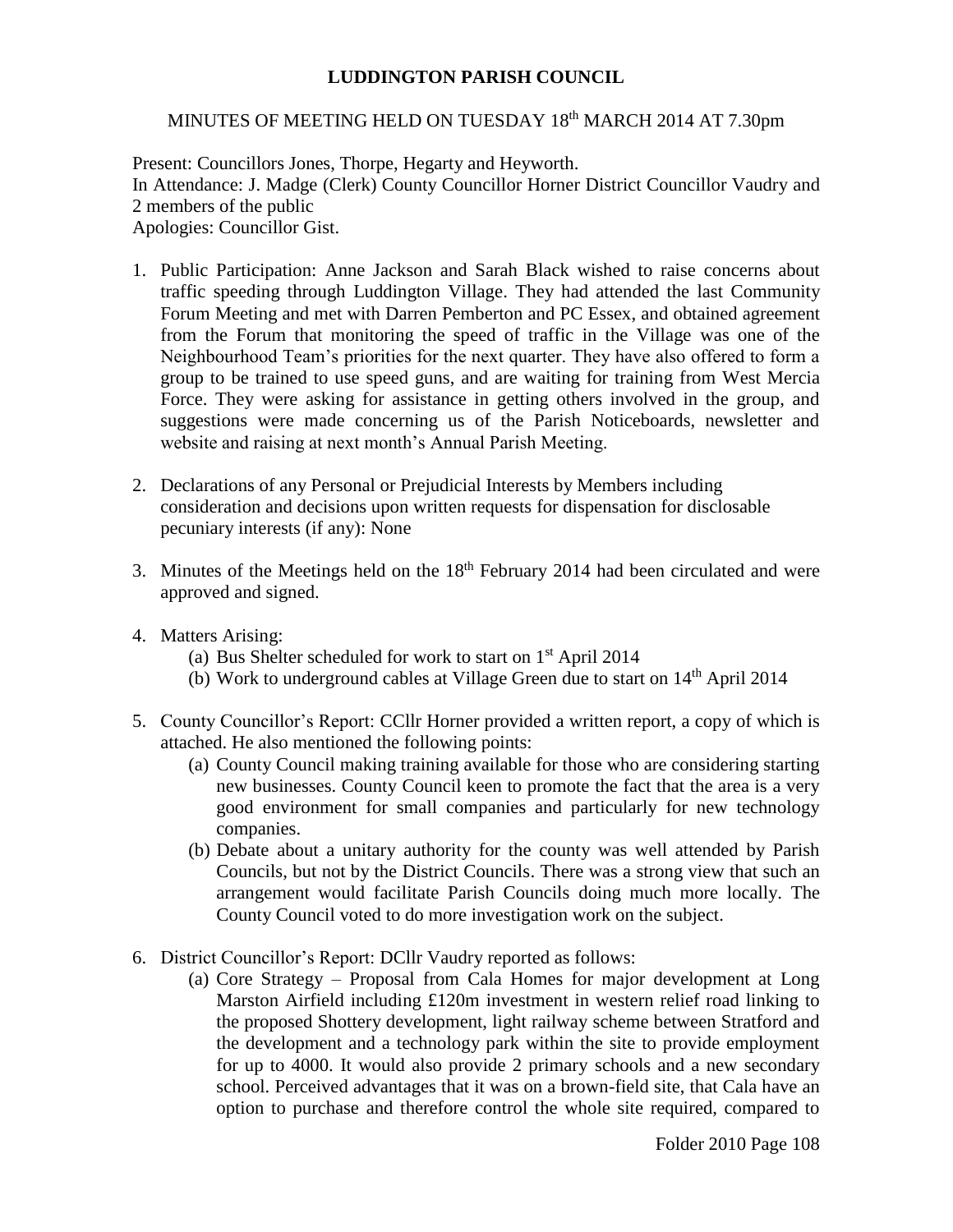green field proposal at Gaydon/Lighthorne where there could be problems with owners seeking to hold ransom land preventing total planned delivery. Perceived disadvantages were the effect of a relief road at the race course end of Luddington Road, traffic and noise issues and possible compulsory purchase of some properties.

- (b) Parish Plan he suggested it may be timely to undertake a further review of the Parish Plan. It was agreed to schedule time in the May Meeting to do this.
- 7. Finance:
	- (a) The Community Account stood at £6,460.68.
	- (b) The following bills were passed for payment: (i) £505.00 for Clerk's salary and HMRC for Jan to March 2014  $(ii)$  £141.60 to HCB Solicitors to re-imburse paper printing copying and postage costs
- 8. Specific Agenda Items:
	- (a) Proposed Stratford on Avon District Gypsy and Traveller Local Plan the nature and number of the pitches proposed and the policy criteria for the selection of possible sites were all considered. It was not proposed for any response to be made to the consultation.
	- (b) Proposals for Veterinary Centre no information as to whether any marketing yet being undertaken and no information as to any proposals.
- 9. Correspondence:
	- (a) WALC Minutes of Parish and Town Council Liaison Meeting on  $19<sup>th</sup>$ February 2014.
	- (b) Alcester South Safer Neighbourhood Team March Community Newsletter had been circulated.
	- (c) Roger Dopson Pro-Warden All Saints Church Luddington requesting the Council's assistance with churchyard maintenance as provided last year. As this has been budgeted for, it was agreed to respond requesting that the work included the trimming of additional growth on the trees to the drive, as pollarding had recently been done, and to ask about plans for maintenance on some of the larger yew and scots pine trees in the churchyard.
	- (d) WALC Public Right to Record Local Council Meetings
	- (e) Dodwell Park Residents' Association February Newsletter
	- (f) SDC Register of Electors as at  $17<sup>th</sup>$  February 2014.
	- (g) WCC Invitation to Chairman's Open Evening Saturday  $12<sup>th</sup>$  April 2014. No representative able to attend.
	- (h) WCC Transport and Highways Update had been circulated.
	- (i) WALC Briefing on the repeal of the reliance on cheque payments and procedures required to make use of internet banking. This has led to NALC's model set of Financial Regulations being revised and brought up to date. To be reviewed at the Meeting in May.
	- (j) SDC Consultation on proposed revised arrangements for dealing with complaints of Councillor misconduct.
	- (k) WALC Consultation on proposed new audit framework for local public authorities with a turnover of less than £25,000 and proposed transparency code.
	- (l) Clerk to circulate further relevant correspondence